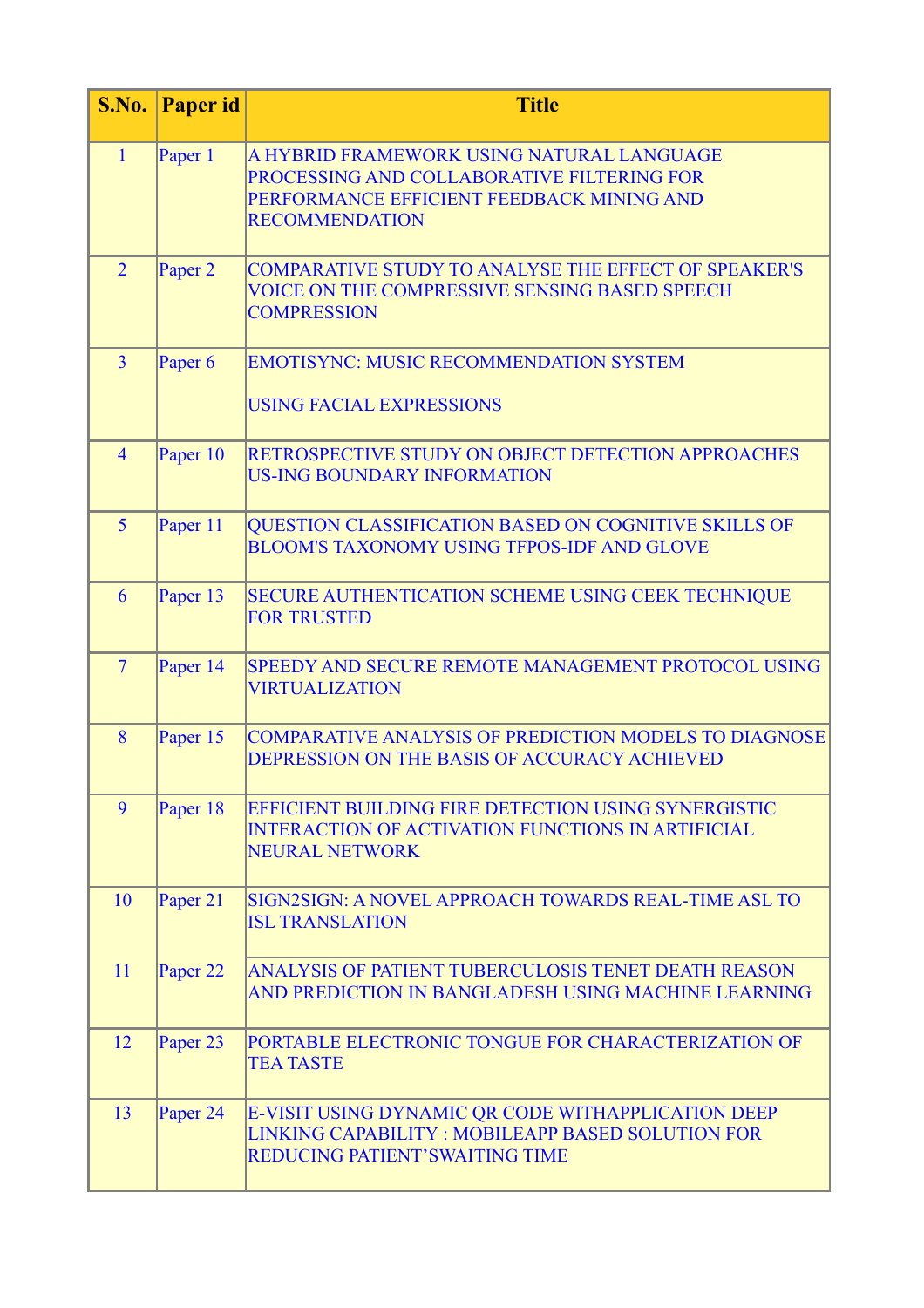| S.No. | <b>Paper id</b>     | <b>Title</b>                                                                                                                    |
|-------|---------------------|---------------------------------------------------------------------------------------------------------------------------------|
| 14    | Paper 25            | GUNSHOT DETECTION AND CLASSIFICATION USING A<br><b>CONVOLUTION-GRU BASED APPROACH</b>                                           |
| 15    | Paper 27            | <b>DIFFERENT SKIN TONE SEGMENTATION FROM AN IMAGE USING</b><br>KNN FOR SIGN LANGUAGE RECOGNITION                                |
| 16    | Paper 28            | MUTEME - AN AUTOMATIC AUDIO PLAYBACK CONTROLLER<br><b>DURING EMERGENCIES</b>                                                    |
| 17    | Paper 30            | CHI-SQUARE TOP-K BASED INCREMENTAL FEATURE SELECTION<br><b>MODEL FOR BIGDATA ANALYTICS</b>                                      |
| 18    | Paper 31            | FCM-RGM: SEGMENTATION OF NUCLEI VIA EXACT CONTOUR<br><b>ENHANCEMENT IN PAP SMEAR IMAGES</b>                                     |
| 19    | Paper 33            | M-VAHITARAM: AI BASED ANDROID APPLICATION FOR<br>AUTOMATED CROWD CONTROL MANAGEMENT IN BUS<br><b>TRANSPORT SERVICE</b>          |
| 20    | Paper 36            | <b>AUTOMATIC ENHANCEMENT OF DEEP NEURAL NETWORKS FOR</b><br>DIAGNOSIS OF COVID-19 CASES WITH X-RAY IMAGES USING<br><b>MLOPS</b> |
| 21    | Paper 41            | BIG DATA DISEASE PREDICTION SYSTEM USING VANILLA LSTM:<br>A DEEP LEARNING BREAKTHROUGH                                          |
| 22    | Paper 45            | RECENT TRENDS IN IMAGE PROCESSING WITH MACHINE<br>LEARNING FOR EXTENDED REALITY TECHNOLOGY<br><b>APPLICATIONS</b>               |
| 23    | Paper <sub>46</sub> | NON-DESTRUCTIVE QUALITY EVALUATION OF LITCHI FRUIT<br><b>USING E-NOSE SYSTEM</b>                                                |
| 24    | Paper <sub>47</sub> | A SURVEY OF LEARNING METHODS IN DEEP NEURAL NETWORKS<br>(DDN)                                                                   |
| 25    | Paper <sub>48</sub> | THE IMPLEMENTATION OF OBJECT DETECTION USING DEEP<br><b>LEARNING FOR MOBILITY IMPAIRED PEOPLE</b>                               |
| 26    | Paper <sub>49</sub> | A STUDY ON DEEP LEARNING FRAMEWORKS FOR OPINION<br><b>SUMMARIZATION</b>                                                         |
| 27    | Paper 54            | IMPROVISATION OF INFORMATION SYSTEMS SECURITY POSTURE<br>THROUGH CONTINUOUS VULNERABILITY ASSESSMENT                            |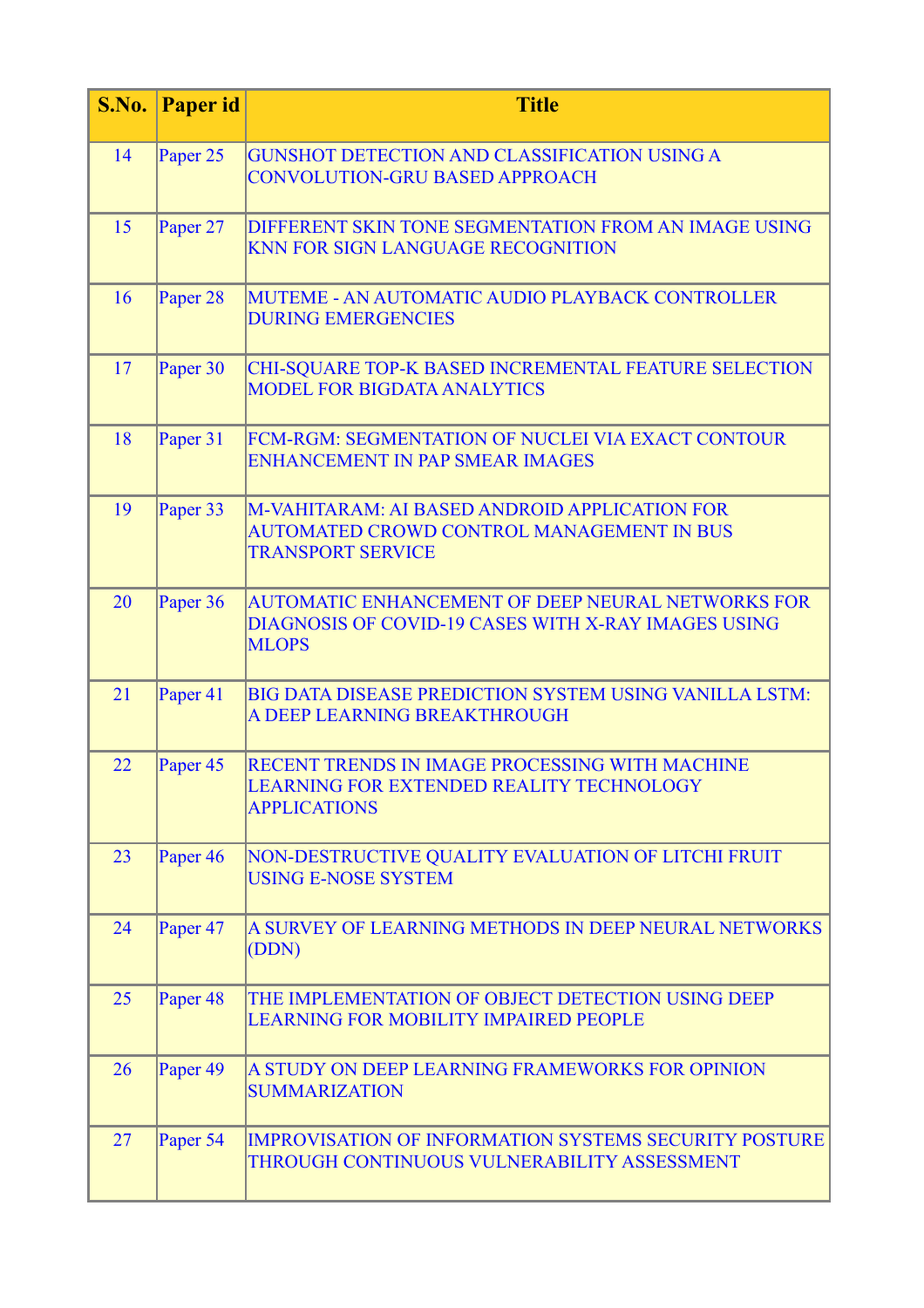| S.No. | <b>Paper id</b>     | <b>Title</b>                                                                                                                   |
|-------|---------------------|--------------------------------------------------------------------------------------------------------------------------------|
| 28    | Paper 56            | DESIGN & DEVELOPMENT OF MICROGRID-NETWORKS FOR<br>DEMAND MANAGEMENT SYSTEM USING FUZZY LOGIC                                   |
| 29    | Paper 57            | AN OVERVIEW OF HIDDEN MARKOV MODELS                                                                                            |
| 30    | Paper 58            | THE HEROES AND VILLAINS OF THE MIX ZONE: THE<br>PRESERVATION AND LEAKING OF USER'S PRIVACY IN FUTURE<br><b>VEHICLES</b>        |
| 31    | Paper 59            | DEEP LEARNING, BLOCKCHAIN BASED MULTILAYERED<br>AUTHENTICATION AND SECURITY ARCHITECTURES                                      |
| 32    | Paper <sub>61</sub> | <b>IMPROVING THE STRATEGY CHOICES OF KABADDI PLAYERS</b><br><b>USING GAME THEORY</b>                                           |
| 33    | Paper <sub>62</sub> | BRAIN TUMOR DETECTION USING IMPROVED OTSU'S<br>THRESHOLDING METHOD AND SUPERVISED LEARNING<br><b>TECHNIQUES AT EARLY STAGE</b> |
| 34    | Paper <sub>66</sub> | HYPERSPECTRAL IMAGE PREDICTION USING LOGISTIC<br>REGRESSION MODEL REGRESSION MODE                                              |
| 35    | Paper 67            | HRESCUE: A MODERN ML APPROACH FOR EMPLOYEE ATTRITION<br><b>PREDICTION</b>                                                      |
| 36    | Paper <sub>69</sub> | THE SOILING IMPACT EFFECTS ON THE PERFORMANCE OF THE<br>SOLAR PANELS IN RABIGH, SAUDI ARABIA                                   |
| 37    | Paper 70            | EXTRACTIVE LONG FORM QUESTION-ANSWERING FOR ANNUAL<br><b>REPORTS USING BERT</b>                                                |
| 38    | Paper 71            | ENDPOINT NETWORK BEHAVIOR ANALYSIS AND ANOMALY<br>DETECTION USING UNSUPERVISED MACHINE LEARNING                                |
| 39    | Paper 72            | HANDLING COLD-START PROBLEM IN RESTAURANT<br>RECOMMENDER SYSTEM USING ONTOLOGY                                                 |
| 40    | Paper 73            | <b>LOCAL BINARY PATTERNS MODIFICATION FOR 2D ECG IMAGES</b><br><b>CLASSIFICATION PURPOSES</b>                                  |
| 41    | Paper 74            | AN SVM BASED APPROACH FOR THE QUALITY ESTIMATION OF<br><b>UDUPI JASMINE</b>                                                    |